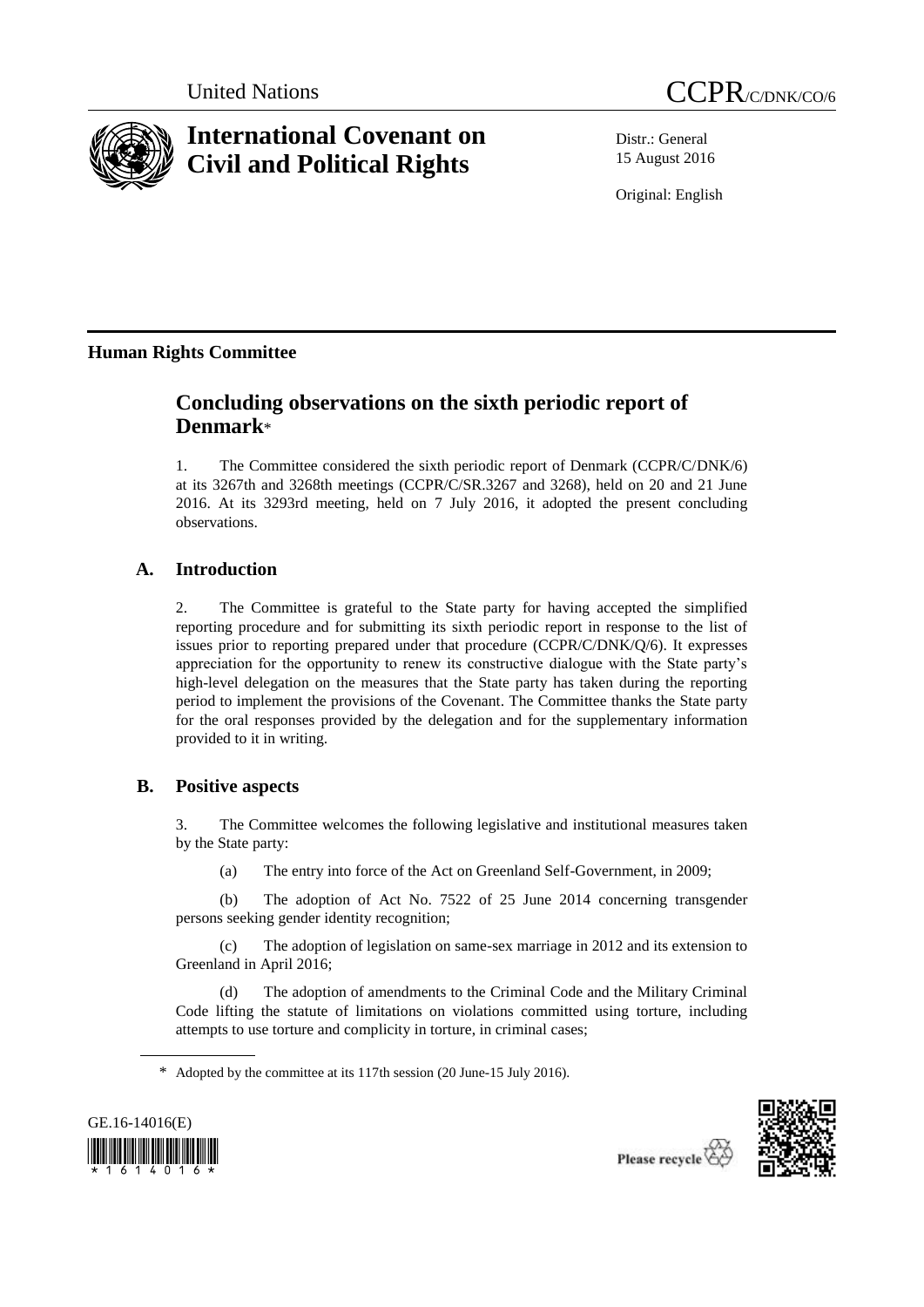(e) The establishment of the Human Rights Council of Greenland, in 2013;

(f) The strengthening of the capacity of the Danish Institute for Human Rights in 2012 and the extension of its mandate to cover Greenland, in 2014;

(g) The strengthening of the mandate of the Danish Equality Body on Gender, in 2011;

(h) The establishment of the Independent Police Complaints Authority, in 2012;

(i) The adoption of the Action Plan to Combat Trafficking in Human Beings 2015-2018;

(j) The adoption by the Parliament of Greenland of the National Strategy and Action Plan against Violence 2014-2017, in 2013;

(k) The adoption in the Faroe Islands of the Action Plan to Prevent Violence in Close Relationships, in 2011.

4. The Committee welcomes the ratification of, or accession to, the following international instruments by the State party:

(a) The Convention on the Rights of Persons with Disabilities and its Optional Protocol, on 24 July 2009 and 23 September 2014, respectively;

(b) The Optional Protocol to the Convention on the Rights of the Child on a communications procedure, on 7 October 2015.

### **C. Principal matters of concern and recommendations**

#### **Incorporation of the Covenant in the domestic legal order**

5. The Committee notes that the State party does not intend to incorporate the Covenant in the domestic legal order, which results in a situation in which the national legislation may not be in full accordance with the Covenant (art. 2).

6. **The Committee calls upon the State party to review its position and consider incorporating the provisions of the Covenant in order to give full effect to them in its domestic legislation. The State party should pursue its efforts to raise awareness about the Covenant among judges, lawyers, prosecutors and public officials in order to ensure that its provisions can be invoked before, and given effect by, domestic courts. The State party should continue to raise awareness among its population about the provisions of the Covenant.** 

#### **Reservations to the Covenant**

7. While noting that the State party has narrowed its reservation to article 14 (5) of the Covenant, the Committee regrets that it maintains its reservations to articles 10 (3), second sentence, 14 (1), (5) and (7) and 20 (1) of the Covenant (art. 2).

#### 8. **The State party should continue to review the justifications for, and the necessity of maintaining, its reservations to the provisions of the Covenant with a view to withdrawing them.**

#### **Absence of a national human rights institution in the Faroe Islands**

9. The Committee is concerned at the absence of a national human rights institution to monitor the implementation of human rights in the Faroe Islands (art. 2).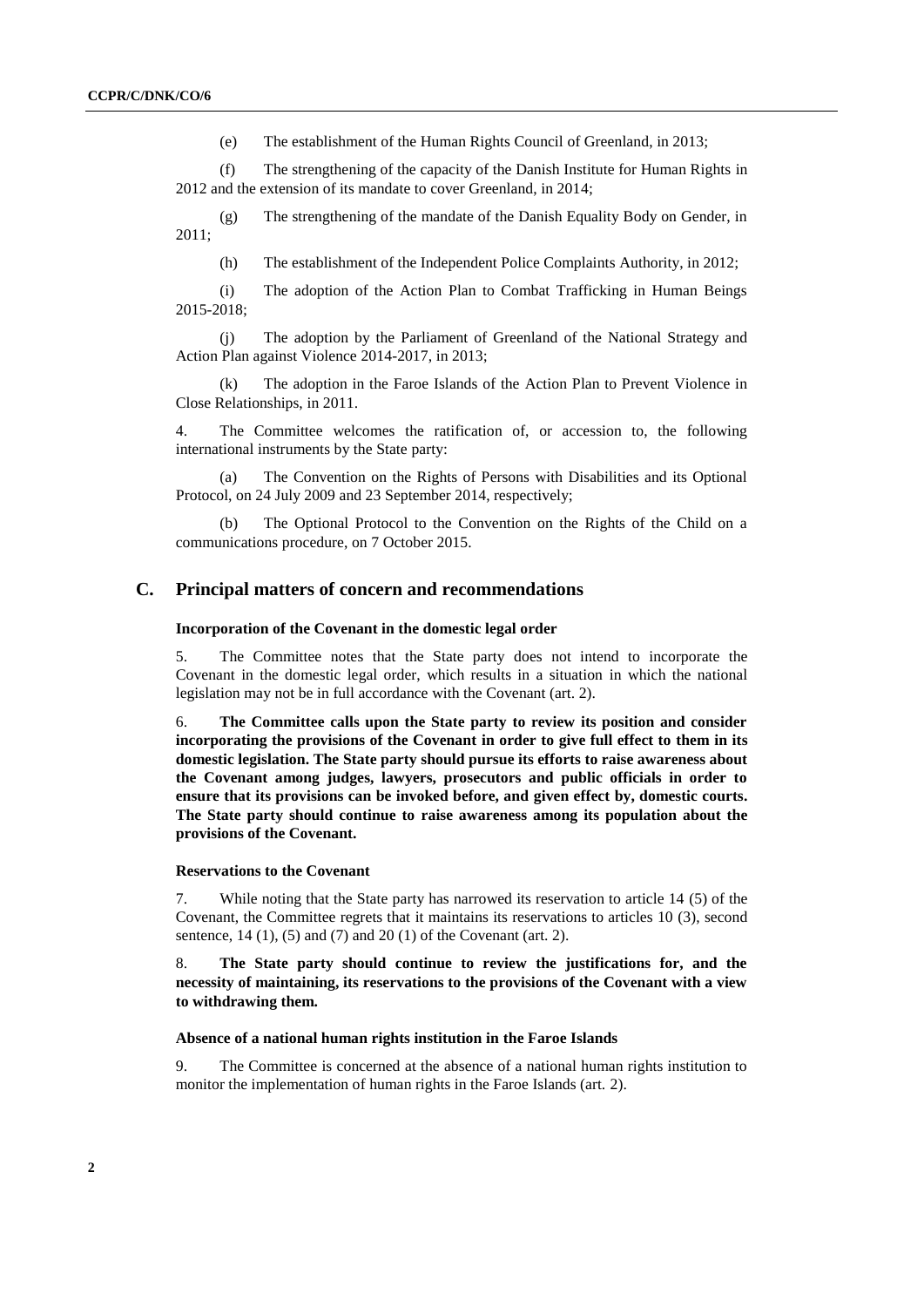10. **The State party should ensure that a national human rights institution compliant with the principles relating to the status of national institutions for the promotion and protection of human rights (the Paris Principles) is established in the Faroe Islands with a view to monitoring the implementation of human rights in the territory.** 

#### **Views under the Optional Protocol**

11. While the Committee welcomes the fact that the State party has implemented the majority of the Committee's Views under the Optional Protocol, it notes that it has not yet implemented all recent Views adopted by the Committee, especially in deportation cases (art. 2).

12. **The State party should give due consideration to recent Views adopted by the Committee under the first Optional Protocol so as to ensure access to an effective remedy in the event of a violation of the Covenant, in accordance with article 2 (3), especially in deportation cases. It should also disseminate the Committee's Views widely.**

#### **Anti-discrimination legislation**

13. The Committee is concerned that the State party's anti-discrimination legislation does not cover discrimination on all the grounds set forth in the Covenant, thus preventing some individuals or groups from fully exercising their rights. In particular, the Committee is concerned that lesbian, gay, bisexual and transgender persons and persons with disabilities cannot report to, or lodge complaints before, the Board of Equal Treatment in matters not related to the labour market. The Committee is also concerned at the lack of comprehensive anti-discrimination legislation in the Faroe Islands (arts. 2 and 26).

14. **The State party should revise its anti-discrimination legislation to ensure that it covers all grounds set forth in the Covenant and all areas of life. The State party should improve the accessibility of effective remedies for any form of discrimination, including by considering expanding the mandate of the Board of Equal Treatment to all forms of discrimination and to all groups and individuals, in particular lesbian, gay, bisexual and transgender persons and persons with disabilities, for matters not related to the labour market. The State party should expand the anti-discrimination legislation in the Faroe Islands.**

#### **Gender equality**

15. While noting measures taken by the State party to improve gender equality, the Committee remains concerned at the underrepresentation of women in political and public life, particularly in locally elected and executive bodies, including in Greenland and in the Faroe Islands. The Committee is also concerned that, despite the adoption of new rules governing gender representation on the company boards of the largest limited liability companies and State-owned companies, the representation of women in management and on boards remains low (arts. 2, 3 and 26).

16. **The State party should step up its efforts to promote the equal representation of women and men in public and political life at all levels, particularly in locally elected and executive bodies in Greenland and in the Faroe Islands. It should ensure gender equality on the boards of the largest limited liability companies and Stateowned companies.** 

17. The Committee is concerned about the persistence of a gender wage gap in the State party, which mostly affects women with an immigration background. The Committee is also concerned about obstacles faced by women in accessing full-time employment, which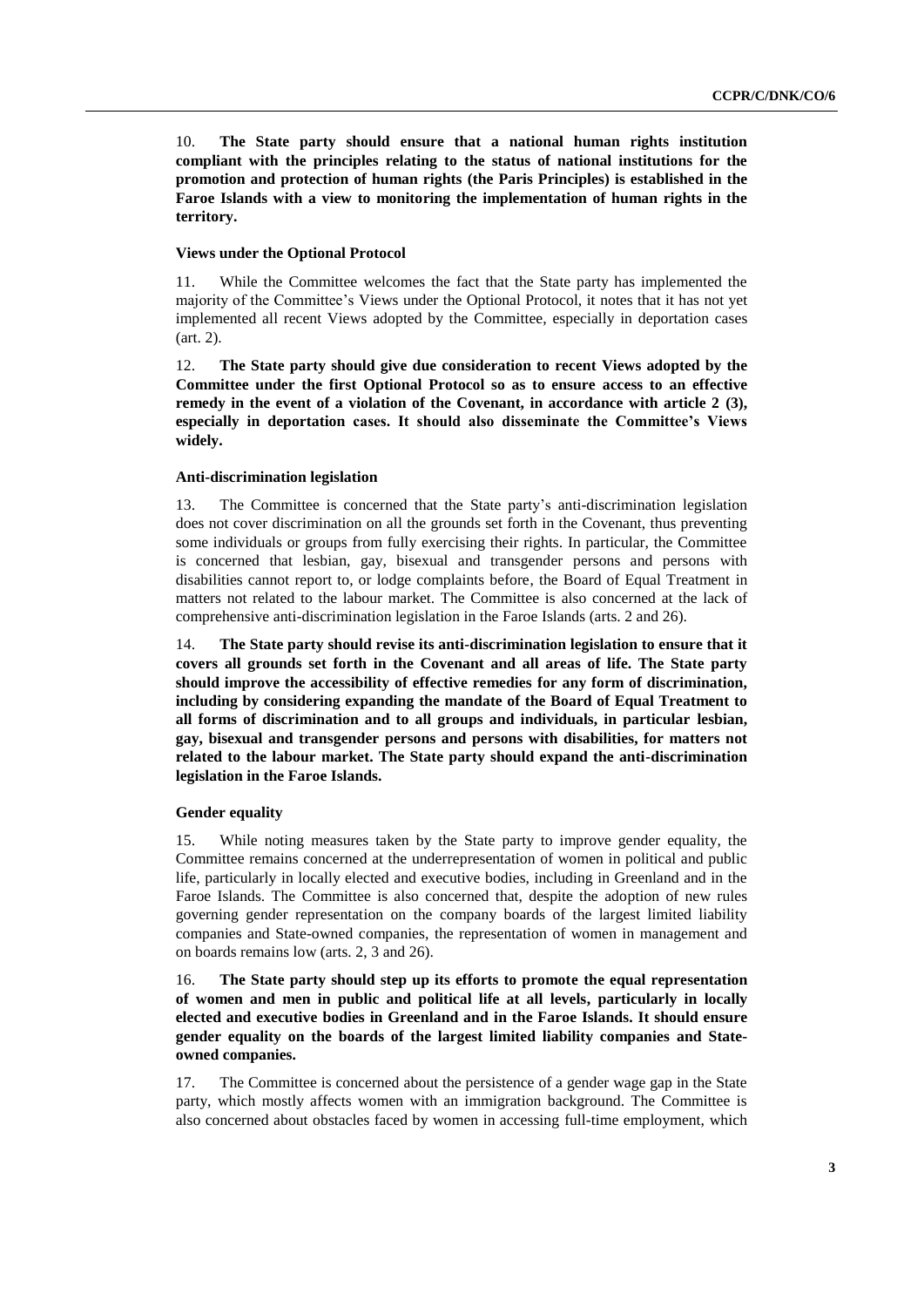negatively results in lowering their wages, including in Greenland and in the Faroe Islands. The Committee regrets the lack of information on concrete measures to overcome the gender wage gap and their results (arts. 2, 3 and 26).

18. **The State party should continue its efforts to promote women's equal access to full-time employment in all parts of its territory and to eliminate the gender wage gap and address differences in pay between men and women for work of equal value. It should pay particular attention to the situation of women with an immigration background.**

#### **Domestic violence**

19. While noting the various action plans the State party has adopted and implemented to combat domestic violence, in particular violence against women, as well as the amendments to the Criminal Code concerning sexual crimes, the Committee remains concerned that a high number of women continue to experience violence in the State party. The Committee regrets the lack of statistical data relating to complaints received on domestic violence, investigations, prosecutions and sanctions of perpetrators, including in Greenland and in the Faroe Islands. The Committee is concerned about information on inconsistencies in the application of the legislation on domestic violence in different police districts (arts. 3, 7 and 26).

20. **The State party should continue its efforts to combat domestic violence effectively, in particular violence against women, by ensuring effective reporting on acts of domestic violence, investigations, prosecutions and sanctions of perpetrators. The State party should ensure that guidelines on the application of its legislation are enforced by all police districts in a uniform manner. It should continue to provide training to all professionals involved in preventing and combating domestic violence.**

#### **Prohibition of torture**

21. While noting the State party' position on the matter and the incorporation of the definition of torture in section 157 (a) of the Criminal Code and section 27 A of the Military Criminal Code, the Committee is concerned that the State party has not included torture as a separate offence in its Criminal Code, but continues to qualify it as an aggravating circumstance for the determination of a sentence (art. 7).

22. **The State party should consider reviewing its position and including torture as a distinct offence in its Criminal Code, in order to ensure stronger prevention of, protection against and prosecution of torture.** 

#### **Solitary confinement**

23. While noting efforts to reduce recourse to solitary confinement during pretrial detention, including the amendments to the Administration of Justice Act by Act No. 1561 of 20 December 2006, the Committee is concerned at the possible placement of remand detainees in solitary confinement for up to eight weeks for adults if the charges can lead to imprisonment for more than six years, and four weeks for minors. The Committee is also concerned at the use of solitary confinement as a disciplinary measure for convicts, which may be enforced for a continuous period of up to 28 days (arts. 7, 9 and 10).

24. **The State party should bring its legislation and practice on solitary confinement in line with international standards as reflected in the United Nations Standard Minimum Rules for the Treatment of Prisoners (the Nelson Mandela Rules), by abolishing solitary confinement of minors and reducing the total length of permissible solitary confinement for remand detainees even if it is used as a measure of last resort. The State party should regularly evaluate the effects of solitary**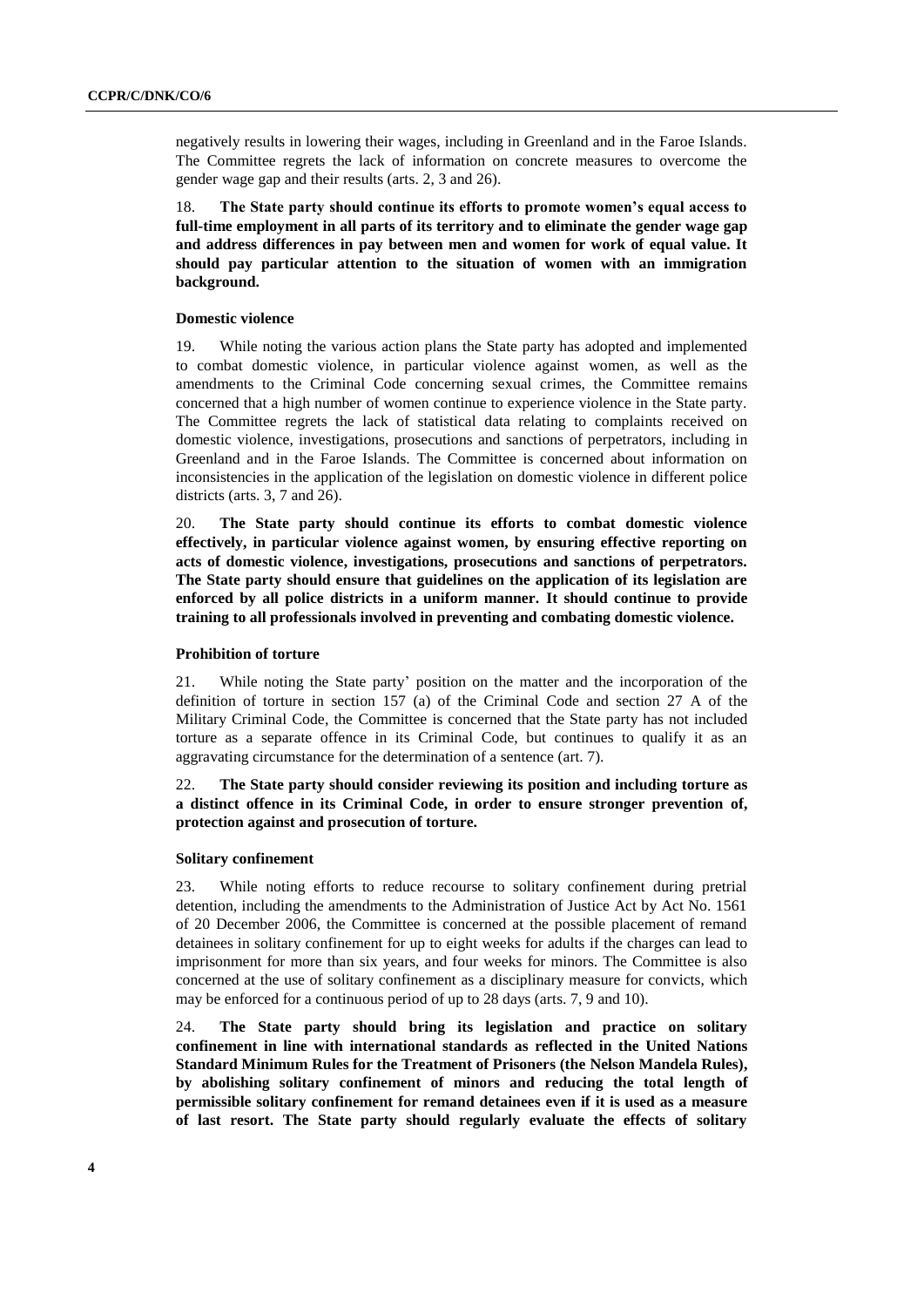**confinement in order to continue to reduce it and to develop alternative measures where necessary.**

#### **Coercive measures in psychiatric institutions**

25. The Committee notes the State party's efforts to reduce the recourse to coercive measures in psychiatric institutions, in particular through Consolidated Act No. 1106 of 25 September 2015 on the use of coercion in psychiatry. However, it remains concerned at the recourse to such measures, which is often accompanied by immobilization of patients for more than 48 hours, despite the law stipulating that it should be applied as a measure of last resort only (arts. 7, 9 and 10).

26. **The State party should step up its efforts to reduce the recourse to coercive measures in psychiatric institutions, in particular by effectively applying the legal regime set up under Consolidated Act No. 1106 of 25 September 2015 and making sure that coercive measures are necessary and proportionate, and are used as a measure of last resort only. The State party should develop alternatives to coercive measures and ensure that recourse to immobilization measures that last more than 48 hours are closely monitored. The State party should make every effort to ensure that all mental health patients are fully informed about the treatment to be prescribed, and given the opportunity to refuse treatment or any other medical intervention.**

#### **Counter**-**terrorism and surveillance activities**

27. The Committee is concerned that the application of some of the measures used to combat terrorism may infringe the rights set forth in the Covenant. In particular, the Committee is concerned about: (a) the use in article 114 of the Criminal Code of vague terms criminalizing and defining actions constituting acts of terrorism; (b) section 780 of the Administration of Justice Act, which allows interception of communication by the police domestically and which may result in mass surveillance, despite the legal guarantees provided in sections 781 and 783 of the same Act; and (c) the possibility of revoking the citizenship of persons with dual nationality (arts. 2, 9, 13, 17 and 26).

28. **The State party should pursue its plans to comprehensively review counterterrorism legislation and ensure that it is in full conformity with the State party's obligations under the Covenant. The State party should clearly define the acts that constitute terrorism in order to avoid abuses. The State party should ensure that the application of such legislation is compliant with the Covenant and that the principles of necessity, proportionality and non**-**discrimination are strictly observed. It should establish a clear procedure that enables persons who may be expelled on national security grounds to be promptly informed in order to allow them to have their case reviewed by the competent authority, and ensure that their rights are fully protected, including with the assistance of legal counsel.**

#### **Trafficking in persons**

29. While welcoming legislative, institutional and other measures adopted to combat trafficking in persons, in particular the National Plan to Combat Human Trafficking 2015- 2018, the Committee is concerned that trafficking in human beings, including for sexual exploitation, continues to be a problem (arts. 8 and 24).

30. **The State party should strengthen its efforts to effectively prevent and combat trafficking in persons, including for the purposes of sexual exploitation, inter alia, by:**

(a) **Monitoring the impact of the application of its legislation on the fight against trafficking, and strengthening its cooperation with neighbouring countries;**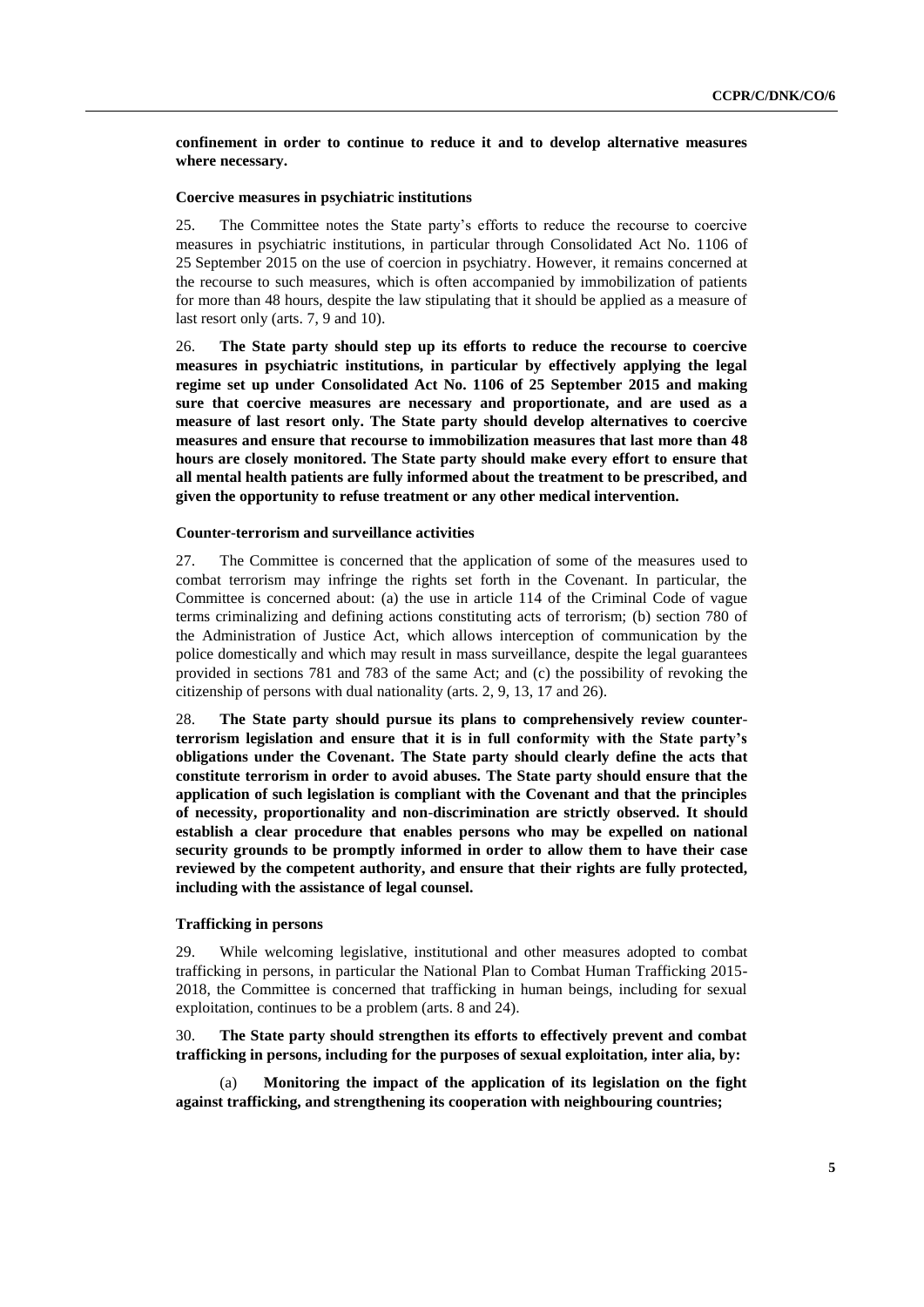(b) **Ensuring that cases of trafficking are promptly and thoroughly investigated, that perpetrators are brought to justice and that victims continue to have access to effective means of protection and assistance services, as well as remedies for full reparation, including rehabilitation and adequate compensation. The State party should consider revising the conditions for granting residence permits to victims of trafficking.** 

#### **Rights of aliens, including migrants, refugees and asylum seekers**

31. While acknowledging that a large number of migrants have arrived in the territory of the State party, the challenges involved and the great efforts made by the State party to meet their needs, as well as the high number of asylum applications granted, the Committee is concerned that some measures taken to address the influx of migrants may infringe the rights protected under the Covenant. The Committee is particularly concerned about: (a) the 2011 amendment to the Aliens Act establishing the initial period of detention of migrants awaiting deportation as 6 months with a possible extension of a further 12 months under certain conditions, which may be excessive; (b) reports of unsatisfactory detention conditions of migrants, including asylum seekers in the detention facility of Vridsløselille in the Albertslund municipality; (c) the amendment to the Aliens Act adopted in November 2015 that allows the temporary suspension of fundamental legal safeguards in situations of a high influx of migrants qualified as "special circumstances"; and (d) the amendment to the Aliens Act adopted in 2016 that introduces the possibility of confiscating asylum seekers' assets in order to compensate for the costs of their reception without adequate safeguards (arts. 6, 7, 9 and 13).

32. **The State party should, while taking measures to control immigration, ensure their full compliance with the rights of migrants, including asylum seekers, as protected under the Covenant. In particular, the State party should:**

(a) **Ensure that its policies and practices related to the return and expulsion of migrants and asylum seekers afford sufficient guarantees of respect for the principle of non-refoulement under the Covenant;** 

(b) **Ensure that the detention of migrants and asylum seekers is reasonable, necessary and proportionate in the light of the circumstances, in accordance with the Committee's general comment No. 35 (2014) on liberty and security of person, and that alternatives to detention are found in practice;**

(c) **Consider reducing the length of detention for migrants and asylum seekers who are awaiting deportation and improve the detention conditions of such persons, in particular at the detention facility of Vridsløselille;** 

(d) **Repeal the amendment introduced to the Aliens Act in November 2015 in order to ensure that, in all cases, detained migrants have full access to fundamental legal safeguards, in particular to judicial review of the legality of their detention;**

(e) **Repeal the amendment to the Aliens Act relating to the confiscation of asylum seekers' assets.** 

33. The Committee is concerned at reports that Danish immigration authorities do not often request medical examination of asylum seekers who allege that they have been tortured in their country of origin in order to ascertain the veracity of their allegations (art. 7).

34. **The State party should, in all appropriate cases order a specialized medical examination as early as possible in the asylum procedure in order to determine whether asylum seekers who claim to have been tortured in their country of origin have in fact been tortured.**